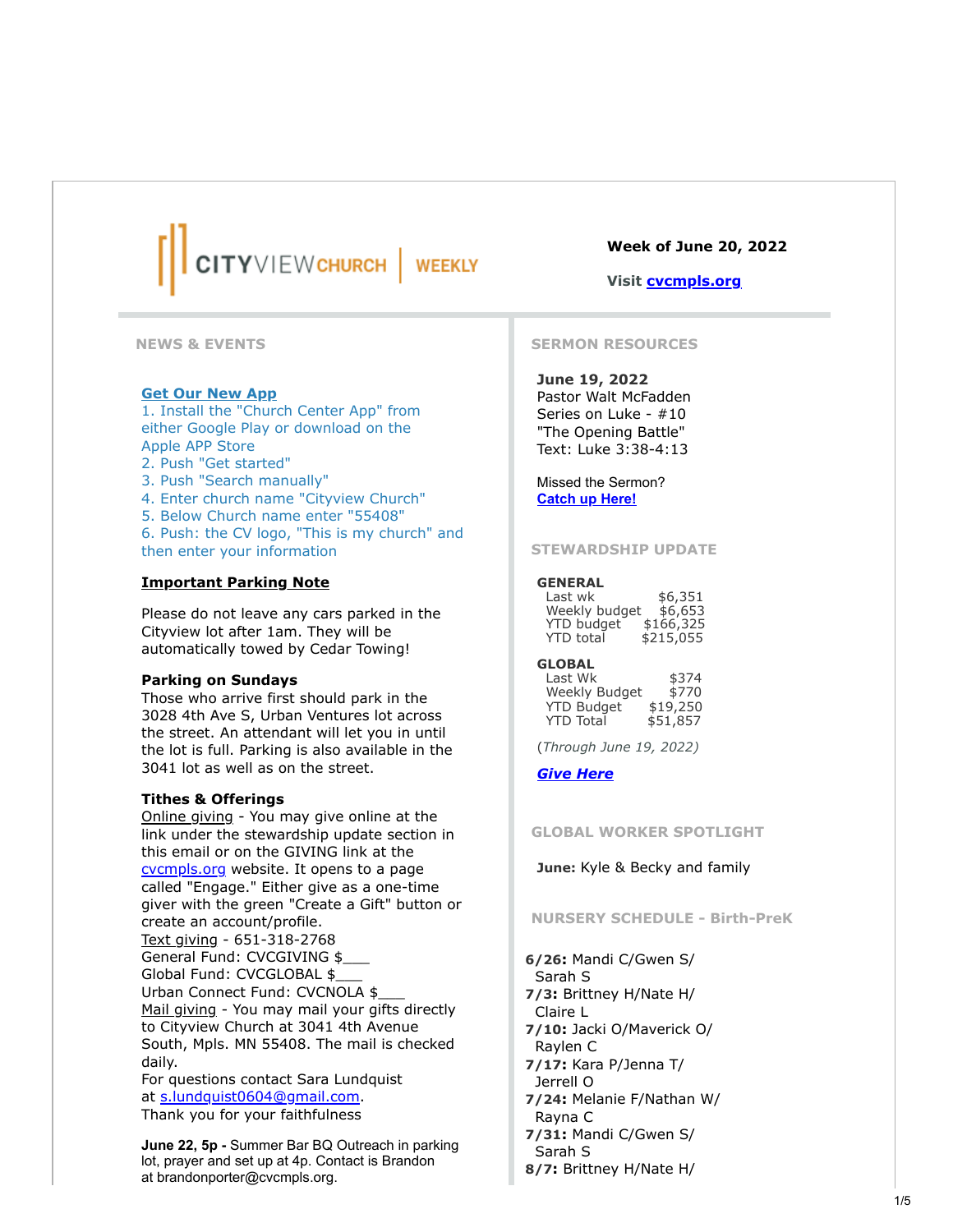**June 22, 6p -** Wednesday Night Outreach, contact Scott Bookhout at 612-594-0591

**June 26, 9:30-10:45a -** Cityview Coffee Cart Open

**June 26, 9:30a -** Sunday Pre-Service Prayer, meet in upstairs conference room, open to all *(2nd & 4th Sundays will have Altar Ministry at the end of the service)*

**June 26, 10:30a** - Pastor Walt McFadden preaching

**July 10, 12:30p - Quarter 3 Life on** Life Leaders Lunch at Cityview

## **GRADUATION OPEN HOUSES**

**June 25, 2-6p -** Open House for Liana Whitlock (South High Graduate) at 2657 14th Ave S, Mpls.

**July 9, 12-3p -** Open House for Julian Bookhout (Hope Adademy Graduate) at Boom Island Park, Mpls.

### **LIFE ON LIFE GROUPS**

To join a men's, women's, or mixed Life on Life group, please contact Pastor Brandon at brandonporter@cvcmpls.org.

## **MEN**

**June 24, 6-8p** - Men's Recovery Group at Cityview, led by Travis Docktor and Billy Hawkins, contact is Travis at 612-802-1370.

**Aug 26-28 -** Men's Retreat, watch for details

#### **WOMEN**

**June 25, 10:30a -** Baby Shower Brunch for Mikaela Norman at Kara Peter's house, 4600 Juneau Lane N, Plymouth. Mikaela is registered at [https://www.babylist.com/baby-mikaela](https://click.icptrack.com/icp/relay.php?r=51662873&msgid=1775706&act=VHTY&c=904972&pid=1845974&destination=https%3A%2F%2Fwww.babylist.com%2Fbaby-mikaela-norman&cf=17241&v=1ba62478d5debfdcd0f7e65bc33b097e21a814cc28e47c22811d8da127ca06b5)norman, and also at Target. RSVP to Lorelle McFadden at lorellemcfadden@hotmail.com or 612-296- 2218.

**July 2, 9a -** 1st & 3rd Week Women's Bible Study **CANCELLED**. Contact is Lorelle McFadden at 612-296-2218.

# **July 16, 5p - "Authentic**

**Intimacy"** Women's Event *(high school age and up)* Join us for a night of worship, the word, and a catered meal. Special guest Rhea Briscoe from Grace Church in Delafield, WI will be teaching on our theme, *Authentic*

Claire L **8/14:** Jacki O/Maverick O/ Raylen C **8/21:** Kara P/Jenna T/ Jerrell O

**PRESCHOOL SCHEDULE - Ages 3-4**

## Coming Soon

**CHILDREN'S CHURCH SCHEDULE - K-2nd gr**

**6/26:** Sarah N/Ayanna M **7/3:** Edie L/Micah G **7/10:** Sarah N/Gideon O **7/17:** Ronica A/Carly P **7/24:** Edie L/Micah G **7/31:** Ronica A/ **8/7:** Sarah N/Gideon O **8/14:** Edie L/Micah G **8/21:** Ronica A/Ayanna M

**CHILDREN'S CHURCH SCHEDULE - 3rd-5th gr**

**6/26:** Sonja O **7/3:** Allen H **7/10:** Bobby L **7/17:** Sonja O **7/24:** Shane A **7/31:** Allen H **8/7:** Bobby L 8**/14:** Sonja O

**CITYVIEW NEWS**

## **BIRTHS**

## **BABY DEDICATIONS**

#### **BAPTISMS - JUNE 12, 2022**

Claire Lundquist Michael Porterfield Gerald Ryan Sarah Smith

#### **GRADUATIONS**

Minnesota Independence College and Community - May Hudson Olsen

St. Catherine University, St. Paul - May Audrey Mutanhaurwa

Hope Academy High School - June 4th Julian Bookhout Nathanael Smith Leygham Torres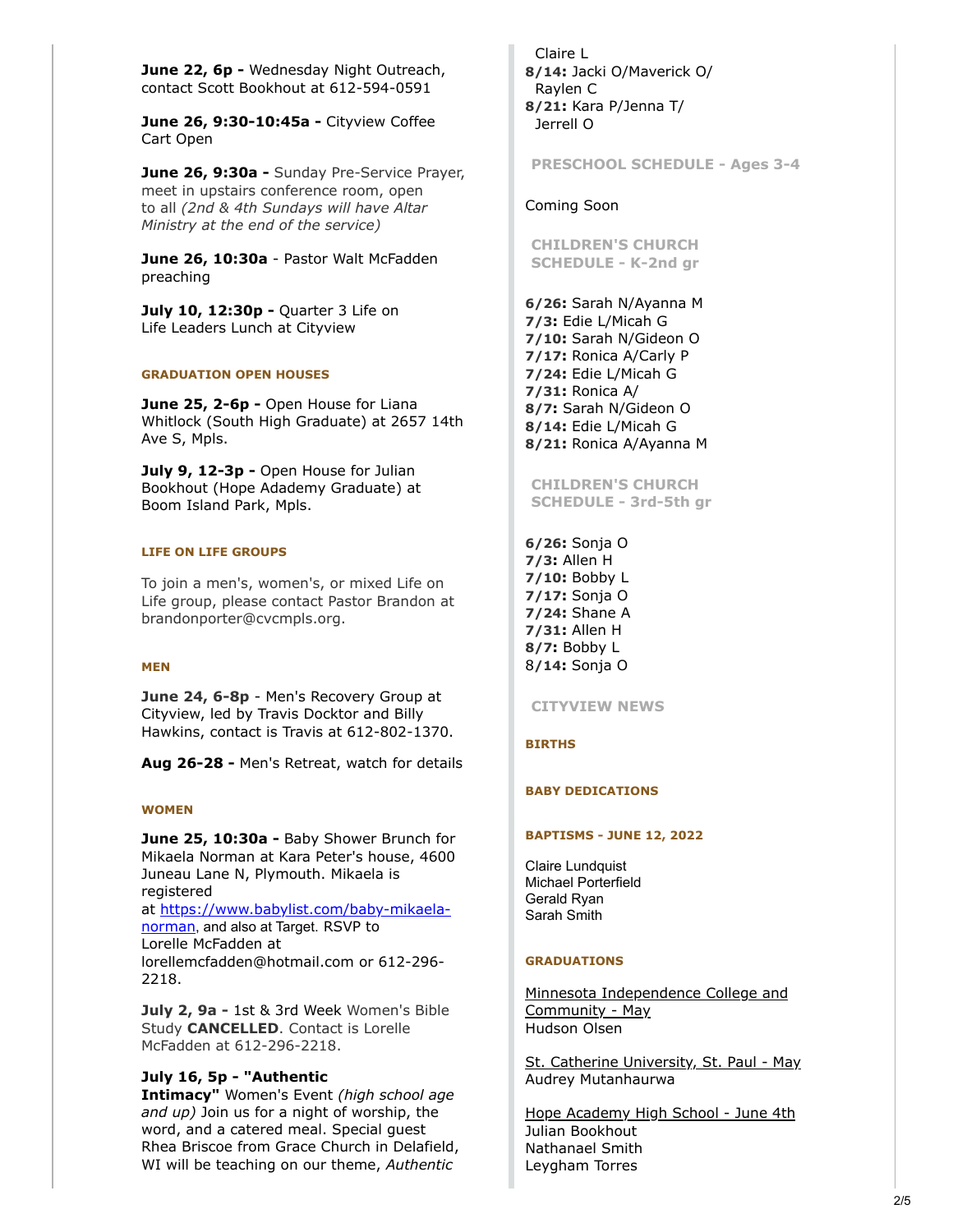*Intimacy.* Cost is \$15 and you are encouraged to invite a friend. Sign up at the table in the foyer on Sundays or on the new Cityview App at: https://cvcmpls.churchcenter.com/registratio ns/events/1328208.

**YOUNG ADULTS (12th grade-29 yrs) check YA Facebook page**

**June 25, 7p - Young Adults, Summer** Saturday Hangout, contact is Edie Liggett at 612-512-4438

## **YOUTH (6th-12th grade)**

**June 24, 6:30p -** Bonfire at the Peterson's house, 6117 2nd Ave S, Mpls.

**June 26 -** Youth Group, contact is Adrianna Carpenter at 612-532-7981

**July 14-17 -** Revive Youth Retreat, contact Kenneth at kennethgranados@cvcmpls.org

## **CHILDREN (birth-5th grade)**

**June 26, 10:30a -** Nursery (birth to PreK) during the service, main floor nursery Children's Church (PreK-2nd & 3rd-5th grs) after worship, basement youth room

#### **CITYVIEW COFFEE CART**

**Hours** Sundays 9:30-10:45a

#### **Menu**

Drinks - suggested donation \$3 Chemex pour-over (hot or cold) Hot cocoa Tea (Black, Green, or Peppermint) Kombucha

Bag of Whole Beans - suggested donation \$15 Corner Coffee Beans

If you're interested in being involved email Mikaela at [normankaela@gmail.com.](mailto:normankaela@gmail.com)

#### **Cityview Website Update**

Our website is now available in Spanish. On the home page there are two buttons where you can choose to view in either English or Spanish.

## **Cityview YouTube**

**Channel** [https://www.youtube.com/channel/UCKm](https://click.icptrack.com/icp/relay.php?r=51662873&msgid=1775706&act=VHTY&c=904972&pid=1845974&destination=https%3A%2F%2Fwww.youtube.com%2Fchannel%2FUCKmJeu3e1E_Smv_atNckCkA&cf=17241&v=39b6e7b1f7769281f77071046adf102436d1c7765865c860ee64d01f4ec72db6) Jeu3e1E\_Smv\_atNckCkA

South High School - June 8th Margaret Murray Liana Whitlock

## **MARRIAGES**

Congratulations to Ian and Laurianna (Erb) Koeman who were married on May 21st at Covenant Presbyterian Church in Harrisonburg, VA.

Congratulations to Joshua and Nilyma (Priyanka) Bookhout who were married on May 21st in Houston, MN.

Congratulations to Walter Christian and Kennedy (Jennings) McFadden who were married on May 28th at Bruentrup Heritage Farm in Maplewood, MN.

#### **NEW CITYVIEW MEMBERS - June 19, 2022**

June Barker Lorgio Expetito Carrera Ben Holden Gideon Olbekson Maverick Olbekson Michael Porterfield Lorena Reinoso Yuri Reinoso Gerald Ryan Julian Zuk

#### **DEATHS**

# **CITYVIEW CHURCH MODEL OF DISCIPLESHIP**

# **Eight characteristics that come from Intimacy with God**

## **Grace**

## **Commitment**

**Identity**

- **Servanthood**
	- **Missional**
	- **Holiness**
- **Fellowship**
- **Obedience**

**CONSTRUCTION TRADES FAIR! Sponsored by Lake Street Works**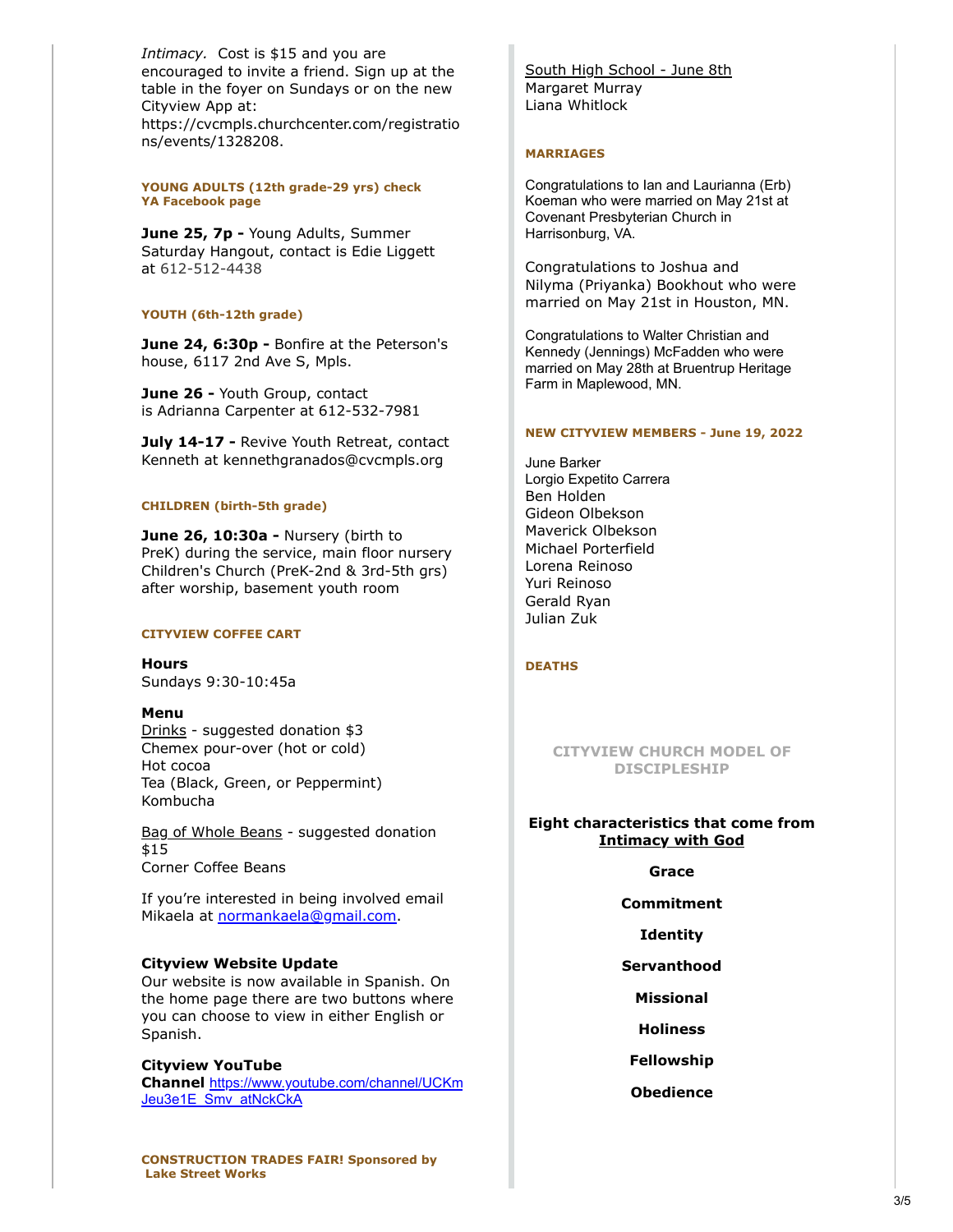**June 26, 1-4p - Outdoor Open House** for families of current 10th & 11th grade students, 3017 4th Ave S, Mpls. Learn about careers in Electrical, HVAC, Plumbing, and Carpentry. Free Food & Entertainment. Lake Street Works is a career readiness program for 11th & 12th grade students interested in a career in construction. For more information call 612- 825-2271 or go to [https://www.lakestreetworks.org/](https://click.icptrack.com/icp/relay.php?r=51662873&msgid=1775706&act=VHTY&c=904972&pid=1845974&destination=https%3A%2F%2Fwww.lakestreetworks.org%2F&cf=17241&v=7d0af5b389f20082d7e8b736a9f89224f40ba695eb5cc316afcf23a227ca0470)

(A program of StudiOne-Eighty)

#### **FIREBASE WORSHIP & PRAYER SCHEDULE AT CITYVIEW**

**NOTE: All Firebase Worship Sets from June 17- 25 will be held at the "Love Twin Cities" location: River of Hope Church, 3300 University Ave SE, Mpls. 55414.**

Monday, 6-8p "Firebase Watch" Tuesday, 4-6p "Life Watch", 6-8p "Family Watch" Wednesday, 9-11a "Burning Ones", 4-6p "Israel Watch", 6-8p "Audience of One" Thursday, 10a-12p "Foundation Watch", 6-8p "Audience of One" Friday, 8-10p "Least of These" Saturday, 12-2p "Audience of One"

#### **FIREBASE/CITYVIEW OUTREACHES, MEET AT CITYVIEW**

Tuesday, 6-10p - "Jesus Burgers", contact is Steve Uggen at steven@firebasemovement.com Wednesday, 6-9p - "Cityview Outreach", contact is Scott Bookhout at liononthemove7@gmail.com Friday, 8p-midnight - "Ladies of the Light Firebase Outreach", contacts are Andreal Akwaka at andreal@firebasemovement.com and Jenna Fromm at jfromm96@gmail.com Saturday, 12-3p - **"**Uptown Firebase Outreach", contact is Rob Gianotti at rob@firebasemovement.com

#### **CAMP CHERITH SUMMER YOUTH CAMPS**

Camp Cherith is a week long, Sunday-Friday, overnight youth camp near Detroit Lakes. It is a Gospel preaching camp that offers single gender weeks (5 girls weeks, 2 boys weeks, and 1 family weekend). The Schmit Family have been long time supporters and Stephanie is on staff most summers and is on the board. Financial assistance is available and brochures are on the hallway table at church. For more information contact Stephanie Schmit at 612- 823-7072 or stephsschmit@gmail.com. You can also chat with the Lundquist family who have girls that have attended several years now!